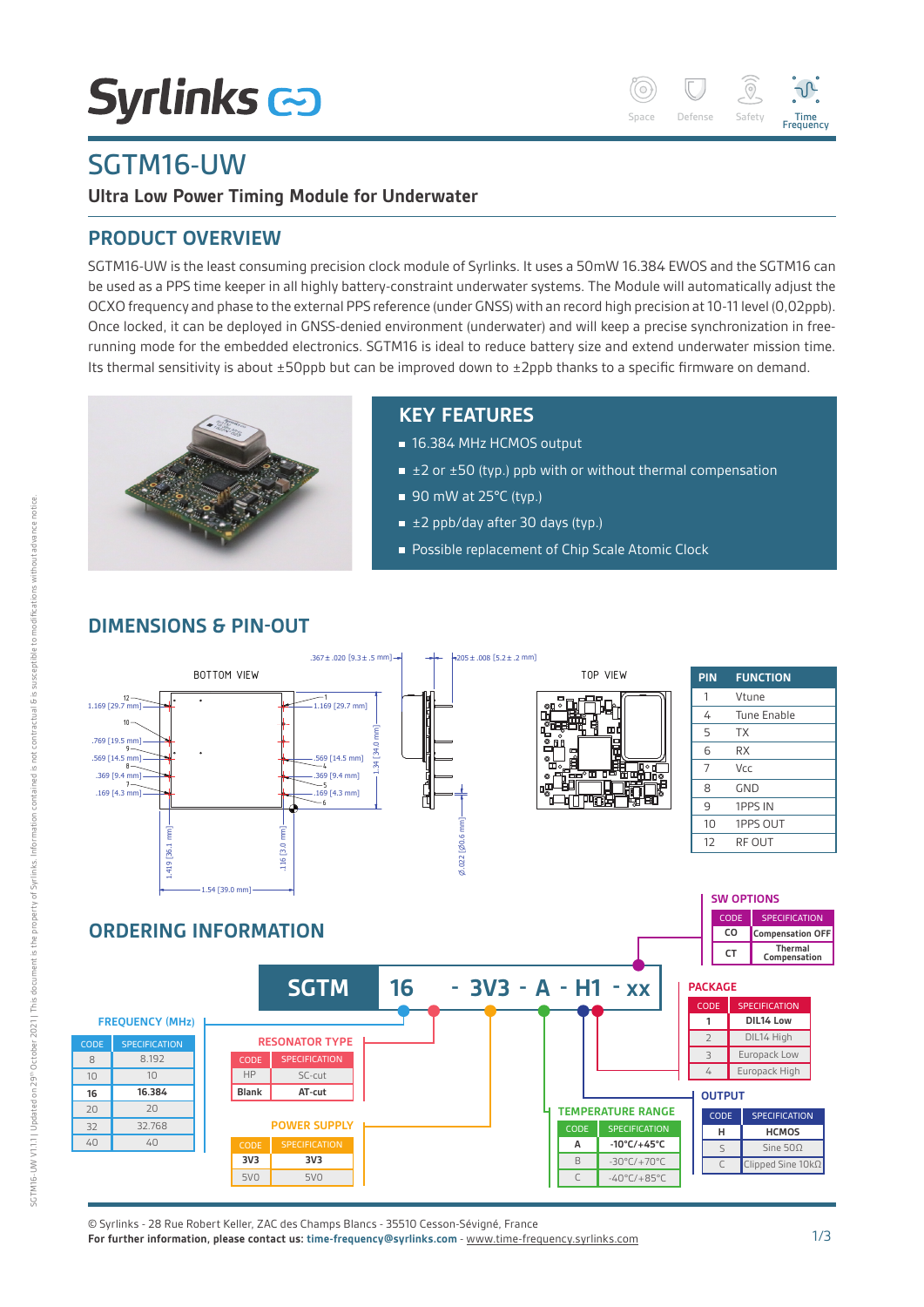#### **Ultra Low Power Timing Module for Underwater**

#### **ELECTRICAL CHARACTERISTICS**

| <b>PARAMETERS</b>                |                 | Unit         | Min      | Typ.           | <b>Max</b> | <b>Note</b>    | <b>Comments</b>                                               |
|----------------------------------|-----------------|--------------|----------|----------------|------------|----------------|---------------------------------------------------------------|
| <b>Output Frequency</b>          |                 | MHz          |          | 16.384         |            | $\mathbf{1}$   |                                                               |
| <b>Temperature Range</b>         |                 |              |          |                |            |                |                                                               |
| • Operating                      |                 | $^{\circ}$ C | $-10$    |                | $+45$      |                | Stay functional at +50°C but stability may not be met         |
| · Storage                        |                 | $^{\circ}$ C | $-55$    |                | $+95$      |                |                                                               |
| <b>Supply Voltage</b>            |                 | V            | 3.15     | 3.3            | 3.45       |                | ±5% or 5V on request                                          |
| <b>Supply Current</b>            |                 |              |          |                |            |                |                                                               |
| • Warm-up                        |                 | mA           |          |                | 230        | 3              | During 10s max @ 25°C / 20s max @ 5°C                         |
| • Steady state / -10°C           |                 | mA           |          | 42             | 50         | $\mathbf{1}$   |                                                               |
| • Steady state / +5°C            |                 | mA           |          | 34             | 39         | $\mathbf{1}$   |                                                               |
| • Steady state / +25°C           |                 | mA           |          | 27             | 31         | $\mathbf{1}$   |                                                               |
| • Steady state / +45°C           |                 | mA           |          | 18             | 21         | $\mathbf{1}$   |                                                               |
| <b>Frequency Stability</b>       |                 |              |          |                |            |                |                                                               |
| • Initial frequency accuracy     |                 | ppm          |          | ±0.5           | ±1         | $\mathbf{1}$   | +25°C referred to nominal frequency                           |
| • Vs operating temperature range |                 | ppb          |          | ±50            | ±90        | $\mathbf{1}$   | peak to peak drift                                            |
|                                  |                 | ppb          |          | ±2             | ±4         | $\mathbf{1}$   | peak to peak drift                                            |
| • Vs supply voltage variation    |                 | ppm          |          | $\pm 0.1$      | ±0.2       | $\overline{2}$ | $3.3V \pm 5%$                                                 |
| • Vs load                        |                 | ppm          |          | $\pm 0.1$      | ±0.2       | $\overline{2}$ | $10k\Omega$ // 15 pF load $\pm 10\%$                          |
| • Short-term                     | $(\tau = 0.1s)$ | $10^{-11}$   |          | $\overline{2}$ | 10         | $\overline{2}$ | Allan deviation @ 16.384 MHz                                  |
|                                  | $(\tau=1s)$     | $10^{-11}$   |          | 3              | 10         | $\overline{2}$ |                                                               |
| • Aging                          |                 |              |          |                |            |                |                                                               |
|                                  | Per day         | ppb          |          | ±2             | ±5         | 2              | After 30 days                                                 |
|                                  | First year      | ppm          |          |                | ±1.5       | $\overline{2}$ |                                                               |
|                                  | After 10 years  | ppm          |          |                | ±5         | $\overline{2}$ |                                                               |
| • Acceleration sensitivity       |                 | ppb/G        |          | ±1             |            | $\overline{2}$ | Worst direction                                               |
| • Warm-Up Time                   |                 | sec          |          |                | 10         | 3              | to $\pm$ 1 ppm of final frequency (1 hour) at 25 $^{\circ}$ C |
|                                  |                 | sec          |          |                | 60         | 3              | to $\pm$ 100 ppb of final frequency (1 hour) at 25°C          |
| • Retrace                        |                 | ppb          |          |                | ±10        | 3              | 24h work after 24 off                                         |
| <b>RF Output Level</b>           |                 |              |          |                |            |                |                                                               |
| • Load                           |                 | pF           |          | 15             |            | 3              | $1 M\Omega$                                                   |
| • Signal Level - Vh              |                 | V            | 2.4      |                |            | 3              |                                                               |
| • Signal Level - VI              |                 | V            |          |                | 0.4        | 3              |                                                               |
| • Rise \ Fall Time               |                 | ns           |          |                | 8          | 3              | 10% - 80%                                                     |
| • Duty Cycle                     |                 | %            | 45       |                | 55         | 3              |                                                               |
| <b>1 PPS Output Parameters</b>   |                 |              |          |                |            |                |                                                               |
| • Load                           |                 | pF           |          | 10             |            | 3              | $1 M\Omega$                                                   |
| • Rise \ Fall Time               |                 | ns           |          |                | 8          | 3              | 10% - 80%                                                     |
| · Signal Level - Vh              |                 | V            | 2.4      |                |            | 3              |                                                               |
| • Signal Level - VI              |                 | V            |          |                | 0.4        | 3              |                                                               |
| • Level                          |                 | V            | 0        |                | Vcc        | 3              |                                                               |
| <b>1 PPS Input Parameters</b>    |                 |              |          |                |            |                |                                                               |
| • Format                         |                 |              |          | Rising edge    |            |                |                                                               |
| • Load                           |                 | ΜΩ           |          | 1              |            | 3              |                                                               |
| • Logic low level                |                 | V            | $<0.4\,$ |                |            | 3              |                                                               |
| • Logic high level               |                 | V            |          |                | 2.4 to Vcc | 3              |                                                               |
| <b>Serial Communications</b>     |                 |              |          |                |            |                |                                                               |
| • Protocol                       |                 |              |          | RS-232         |            |                |                                                               |
| • Format                         |                 | V            | 0        |                | Vcc        |                | CMOS                                                          |
| • Baud Rate                      |                 |              |          | 57600          |            | 3              |                                                               |
| 1 PPS accuracy 10                |                 | ns           |          | ±32            |            |                |                                                               |
| <b>Hold over stability</b>       |                 | μs           | ±100     |                | ±600       |                | over 24h (at +25°C)                                           |
| Weight                           |                 | grams        |          | 10             |            |                |                                                               |

#### **Notes**

1. Parameter inspected at 100% | 2. Parameter inspected by sampling | 3. Parameter guaranteed by design and characterization